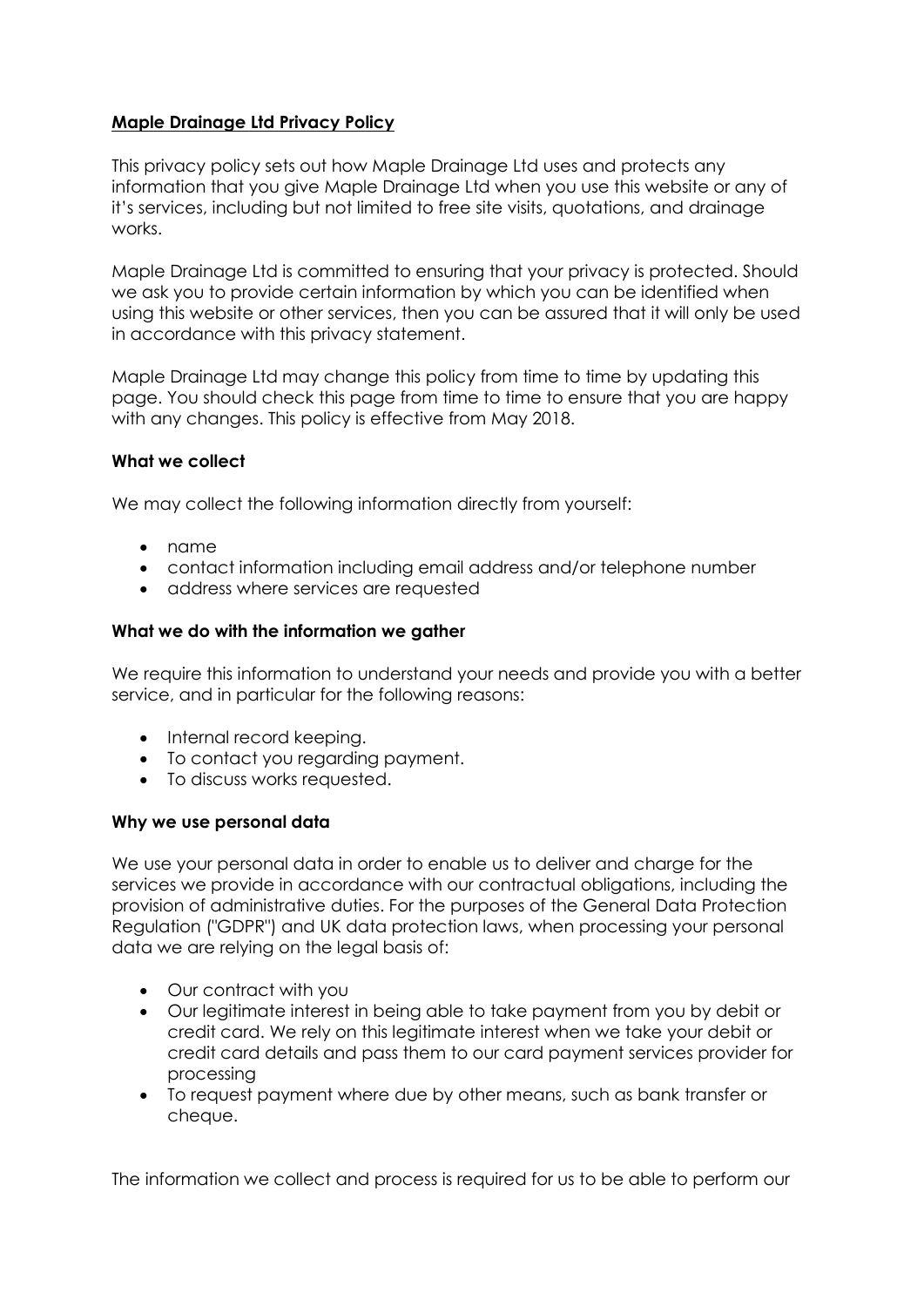contractual obligations and receive payment from you for the services we provide. Should you fail to provide this information, we would not be able to deliver under the terms of our contract with you.

### **Security**

We are committed to ensuring that your information is secure. In order to prevent unauthorised access or disclosure, we have put in place suitable physical, electronic and managerial procedures to safeguard and secure the information we collect online.

### **How we use cookies**

A cookie is a small file which asks permission to be placed on your computer's hard drive. Once you agree, the file is added and the cookie helps analyse web traffic or lets you know when you visit a particular site. Cookies allow web applications to respond to you as an individual. The web application can tailor its operations to your needs, likes and dislikes by gathering and remembering information about your preferences.

We use traffic log cookies to identify which pages are being used. This helps us analyse data about web page traffic and improve our website in order to tailor it to customer needs. We only use this information for statistical analysis purposes and then the data is removed from the system.

Overall, cookies help us provide you with a better website, by enabling us to monitor which pages you find useful and which you do not. A cookie in no way gives us access to your computer or any information about you, other than the data you choose to share with us.

You can choose to accept or decline cookies. Most web browsers automatically accept cookies, but you can usually modify your browser setting to decline cookies if you prefer. This may prevent you from taking full advantage of the website.

### **Links to other websites**

Our website may contain links to other websites of interest. However, once you have used these links to leave our site, you should note that we do not have any control over that other website. Therefore, we cannot be responsible for the protection and privacy of any information which you provide whilst visiting such sites and such sites are not governed by this privacy statement. You should exercise caution and look at the privacy statement applicable to the website in question.

### **Controlling your personal information**

We will never use the information we hold for marketing purposes, and will never request sensitive information. The information we do collect and process is required for us to be able to perform our contractual obligations and receive payment from you for the services we provide.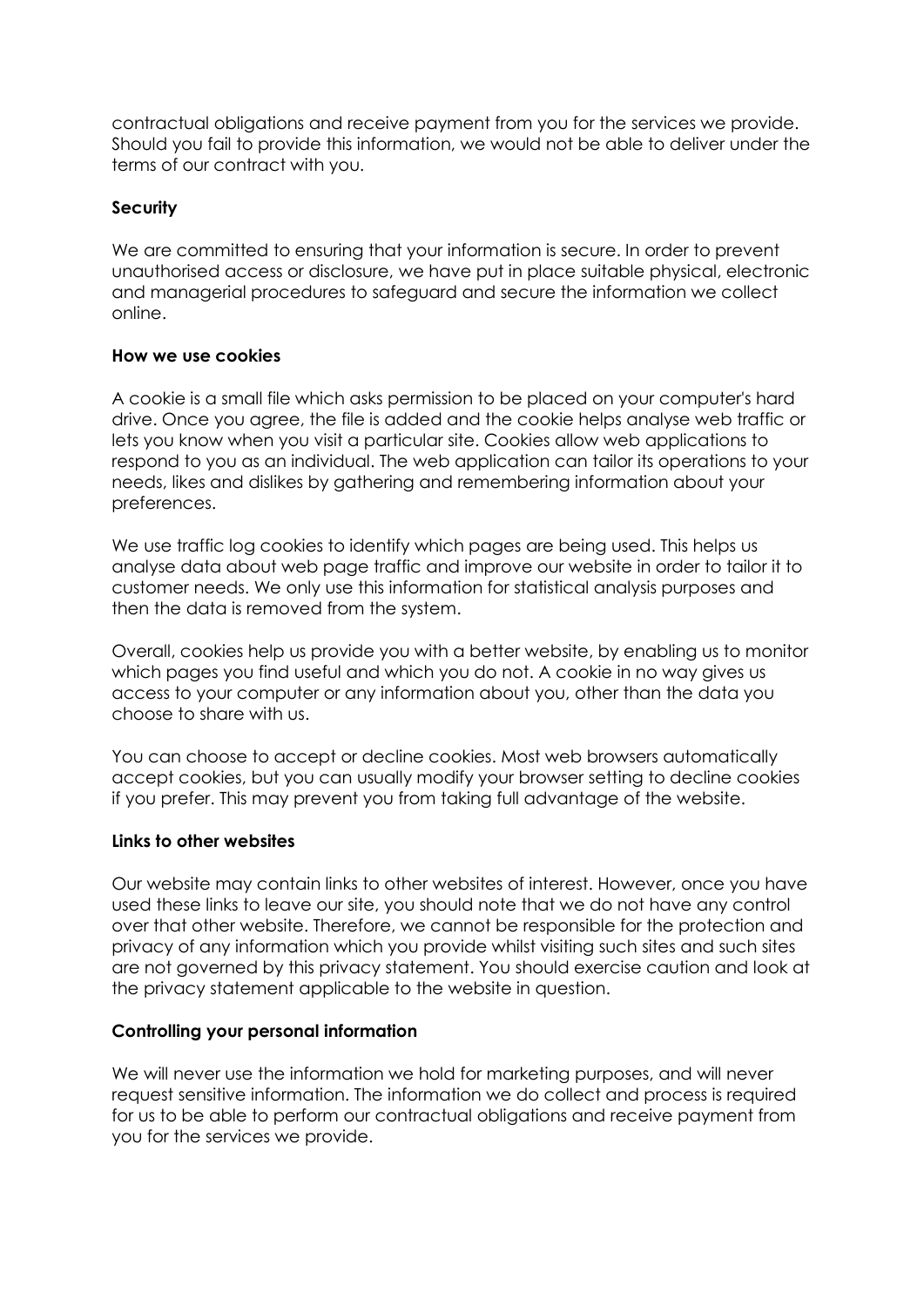We will not sell, distribute or lease your personal information to third parties unless we have your permission or are required by law to do so.

We may share your personal data with another party, including a software vendor, an IT support business, or a firm of accountants, so long as we are able to determine that the other party is acting on your behalf.

We may also share your personal data with our card payment services provider to enable us to take payment from you by debit or credit card. We keep your personal data only for as long as necessary.

# **Your Rights**

Under certain circumstances, by law you have the right to:

- Request access to your personal data (commonly known as a "data subject access request"). This enables you to receive a copy of the personal data we hold about you and to check that we are lawfully processing it
- Request correction of the personal data that we hold about you. This enables you to have any incomplete or inaccurate information we hold about you corrected
- Request erasure of your personal data. This enables you to ask us to delete or remove personal data where there is no good reason for us to continue processing it. You also have the right to ask us to delete or remove your personal data where you have exercised your right to object to processing (see below)
- Object to processing of your personal data in particular ways, including processing based on the lawful basis of legitimate interests and direct marketing. Maple Drainage Limited does not use your data for direct marketing
- Request the restriction of processing of your personal data. This enables you to ask us to suspend the processing of personal data about you, for example if you want us to establish its accuracy or the reason for processing it
- Request the transfer of your personal data to yourself or another party in a safe and secure way, without affecting its usability, for example in a format that is structured, commonly used, and machine-readable

Please note that the above rights are not absolute, and we may be entitled to refuse requests where exceptions apply. Further details regarding these rights can be found on the Information Commissioner's Office website: [https://ico.org.uk/for-organisations/guide-to-the-general-data-protection](https://ico.org.uk/for-organisations/guide-to-the-general-data-protection-regulation-gdpr/individual-rights/)[regulation-gdpr/individual-rights/](https://ico.org.uk/for-organisations/guide-to-the-general-data-protection-regulation-gdpr/individual-rights/)

### **Data Controller**

For the purposes of the GDPR and UK data protection laws, the controller is Maple Drainage Ltd of The Barracks Business Centre, Wakefield Road, Pontefract, West Yorkshire, WF8 4HH

### **Contact and complaints**